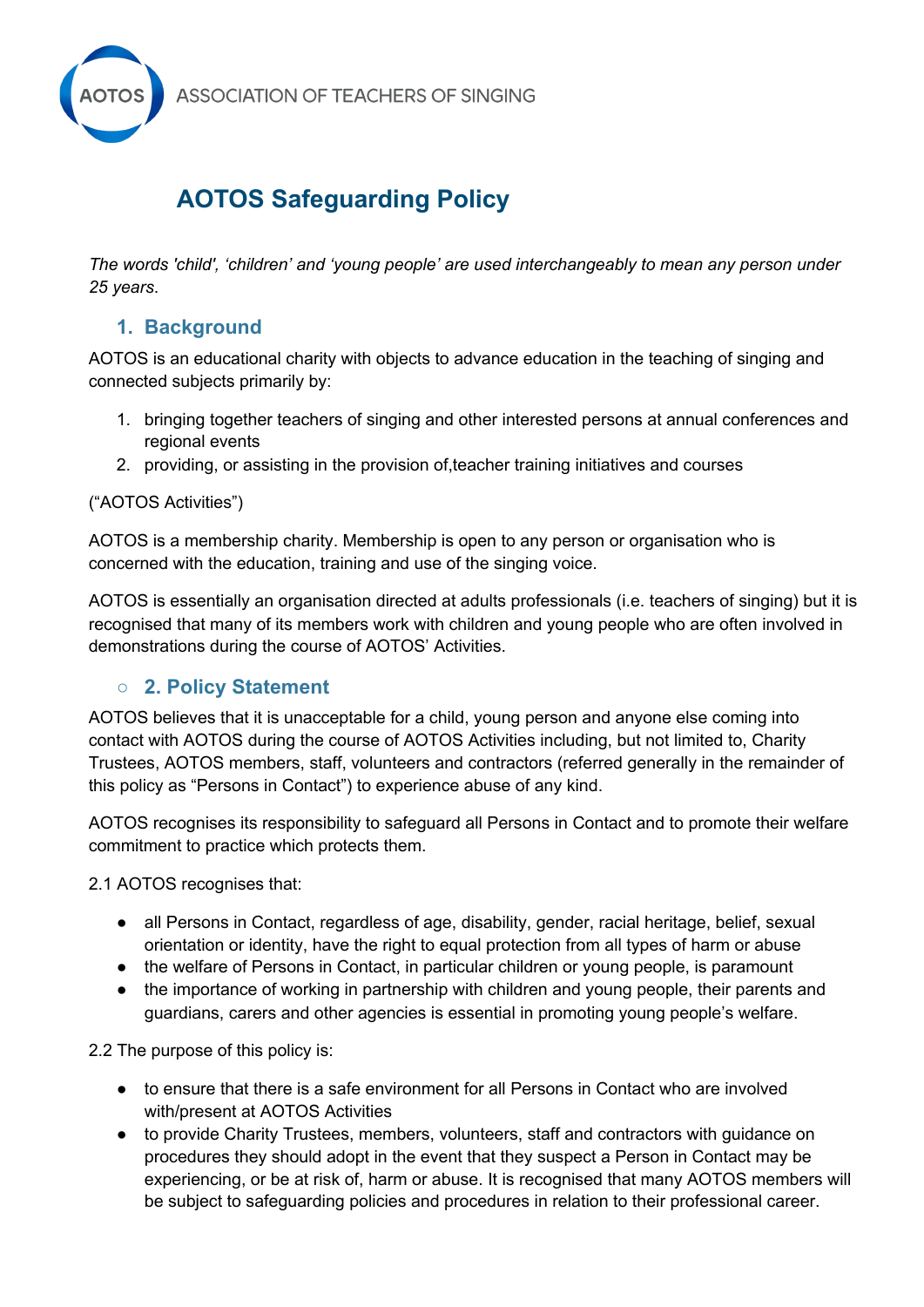This "AOTOS policy" and related policies and procedures as referred to at paragraph 2.4 below ("AOTOS Policies"), relates primarily to AOTOS Activities but it may be used to enhance or supplement any other safeguarding policies and procedures to which an AOTOS member may be subject. If an AOTOS member has any queries as to which policy and procedures might apply to him/her/them (or if there are any inconsistencies between the AOTOS Policies and such other policies and procedures to which he/she/they are or might be subject), he/she/they should seek immediate clarification from the AOTOS Designated Safeguarding Lead (see below)

2.3 This policy applies to all Charity Trustees, AOTOS members, volunteers, staff and contractors of AOTOS.

2.4 We will seek to safeguard Persons in Contact by:

- valuing, listening to and respecting them
- appointing a Designated Safeguarding Lead; a Deputy Designated Safeguarding Lead and a Lead Trustee for Safeguarding (see the AOTOS Designated Safeguarding Lead (DSL) Role Description and Procedures document);
- adopting a Code of Conduct for Charity Trustees, volunteers (including AOTOS members when volunteering in relation to AOTOS Activities), staff and contractors which sets out AOTOS' culture and how such persons should behave
- adopting a Members' Code of Ethics
- adopting an Online Safety policy
- adopting a Facebook Code of Conduct for members
- adopting an Equality, Diversity and Inclusion policy
- adopting an Anti-Bullying policy for trustees; staff, volunteers and contractors
- adopting a Whistleblowing policy for trustees, staff, volunteers and contractors
- adopting a Recruitment policy for the recruitment of trustees, staff, volunteers and contractors and ensuring all necessary and eligible safety checks are made (ie Disclosure and Barring Service (DBS) checks) and such other relevant checks for persons from overseas)
- adopting a policy for the Recruitment of Ex-Offenders based on the sample policy from the **DBS**
- sharing information about safeguarding with all visitors to AOTOS Activities, including parents, children and young people
- sharing information about safeguarding concerns with agencies who need to know, and involving presenters, parents and children and young people appropriately
- providing effective support for less experienced AOTOS members through supervision, support and training information
- ensuring that we provide a safe physical environment for Persons in Contact by applying health and safety measures, first aid, fire safety and digital safety policies in accordance with law and regulatory guidance (see the AOTOS Health and Safety Policy and the Covid Risk Assessment)
- recording and securing information securely and in accordance with the law and regulatory guidance (see the AOTOS Privacy Policy)
- adopting a clear procedure for reporting safeguarding incidents and alleged breaches of any of the AOTOS Policies, including but not limited to referrals in the case of suspected abuse of a child or young person ("Safeguarding Incident").

# ○ **3. Procedures for reporting alleged Safeguarding Incidents**

All alleged Safeguarding Incidents should be reported immediately to the Designated Safeguarding Lead ("DSL"). If the DSL is not available, then the allegation should be passed to the Deputy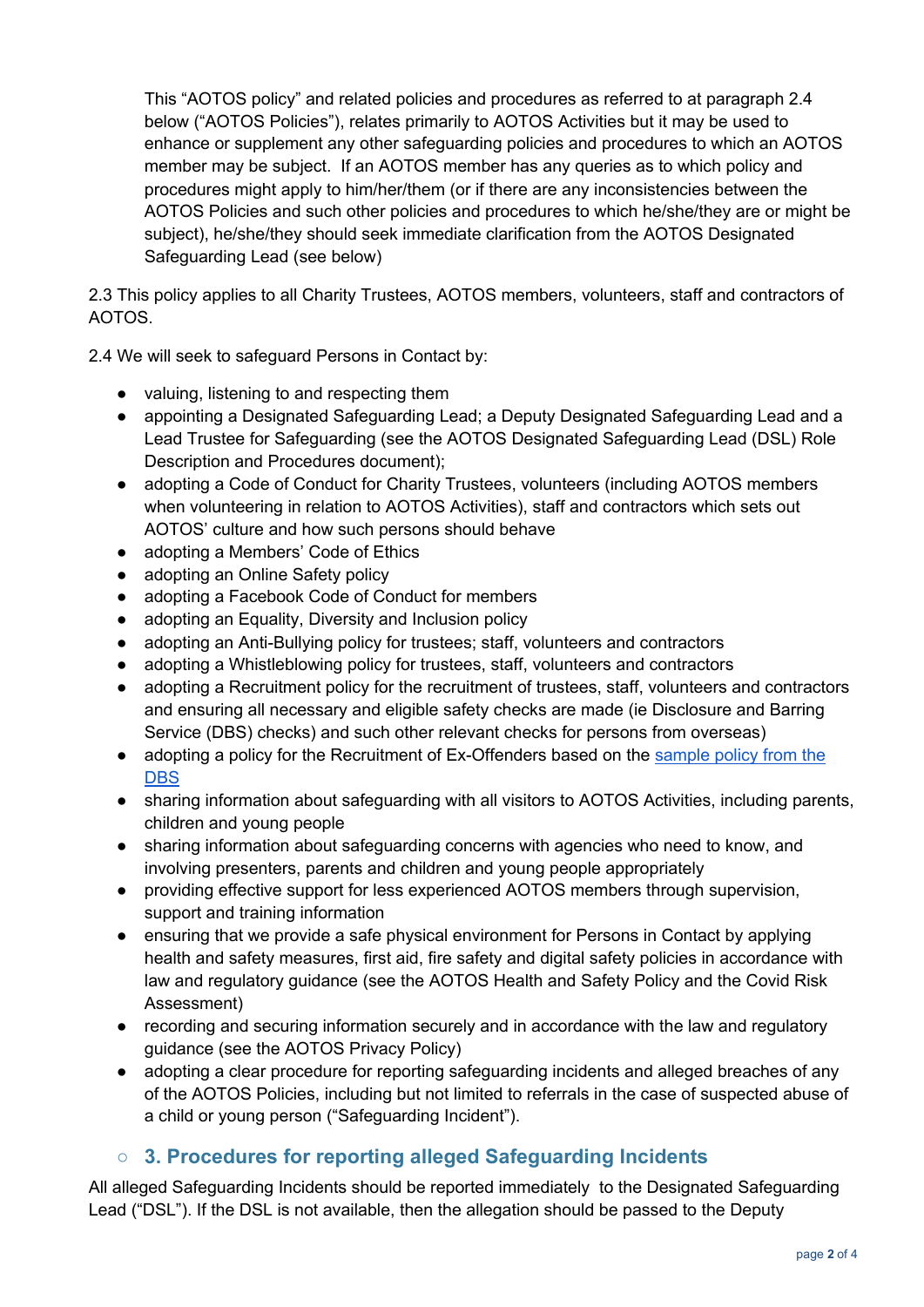Safeguarding Lead or the Lead Trustee for Safeguarding. The officer contacted will record a note of the reported incident and will advise the Trustees, in accordance with the Designated Safeguarding Lead (DSL) Role Description and Procedures document referred to at paragraph 2.4 above, on the appropriate action that needs to be taken

If the allegation concerned relates to the Designated Safeguarding Lead then this should be reported to the Deputy Safeguarding Lead or to another member of the Safeguarding Team.

#### ■ *Record keeping*

Any AOTOS trustee, staff member, volunteer, contractor, member or any other Person in Contact, who is notified of or receives information regarding an alleged Safeguarding Incident, whether or not relating to an AOTOS Activity, should make an accurate record as soon as possible noting what was said or seen, putting the event into context, and giving the date, time and location. All records should be dated and signed.

- All handwritten records should be retained, even if they are subsequently typed up in a more formal report.
- Written records of concerns concerning children and young people should be kept securely in a secure place even where there is no need to make a referral immediately.
- All records relating to safeguarding child protection concerns involving children and young people should be kept in a secure place and will remain confidential.

# ○ **4. Reporting actual or alleged Safeguarding Incidents to the Charity Commission as a serious incident**

The Trustees have a duty to report to the Charity Commission as a serious incident any actual or alleged Safeguarding Incident that has "resulted in or risks significant harm to beneficiaries and other people who come into contact with the charity through its work."

Further details of what, when and how to report are set out in the Charity Commission's guidance (link below):

https://www.gov.uk/guidance/how-to-report-a-serious-incident-in-your-charity

# ○ **5. Availability of Safeguarding Policy**

This AOTOS Policy will be made available to all Persons in Contact and also members of the public by posting it on the AOTOS website or by such other means as the Trustees shall from time to time determine.

#### ○ **6. Training for Members**

All Charity Trustees and AOTOS Members are advised to obtain additional appropriate safeguarding training on a regular basis and to keep AOTOS informed accordingly.

#### ○ **7. Review**

This AOTOS Policy (and its implementation and effectiveness) will be reviewed bi-annually or earlier if required and updated/amended as appropriate.

#### ○ **8. This policy**

In preparing this policy and the AOTOS Policies referred to herein, the Trustees have had regard to, amongst other things, the following: